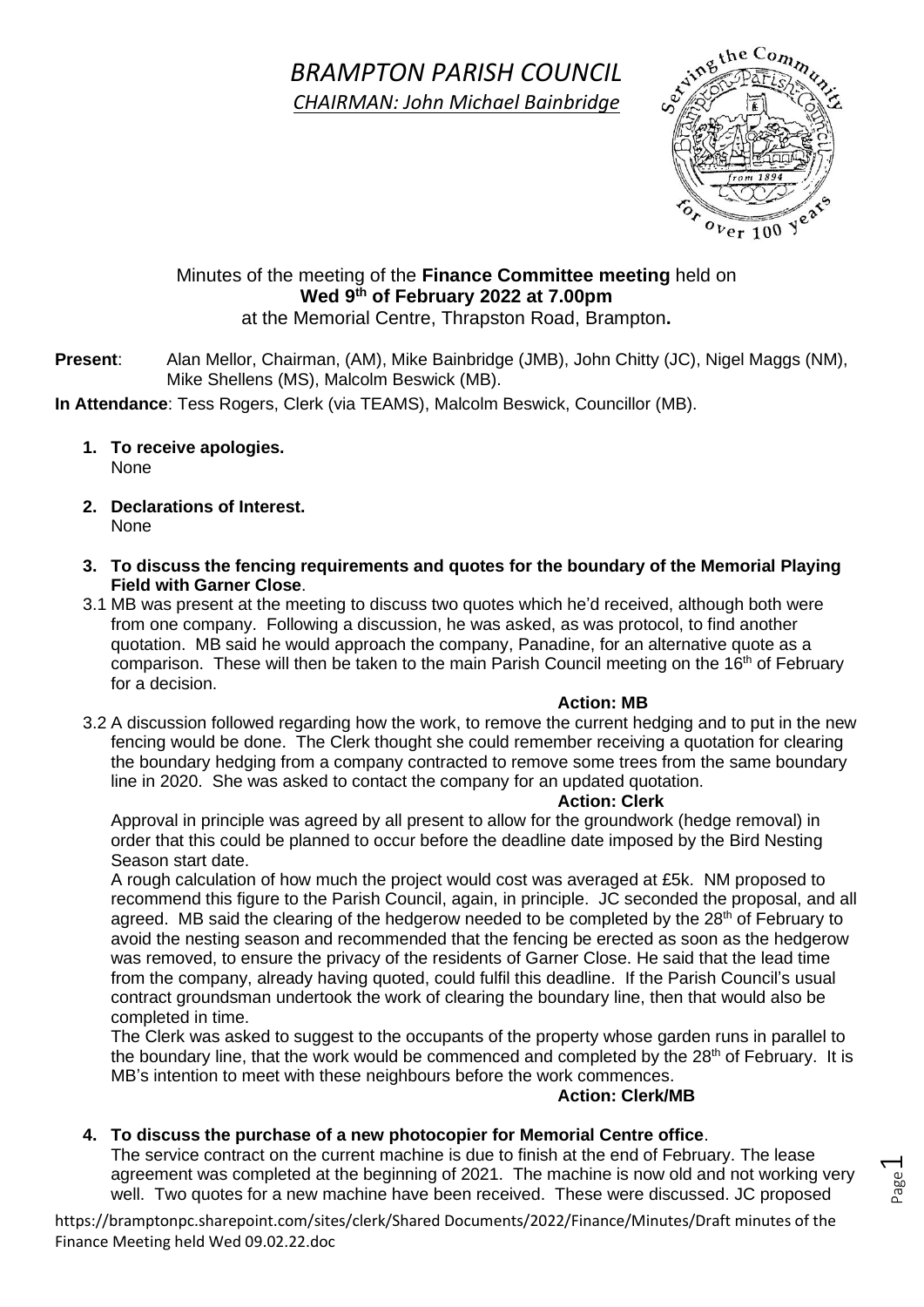# *BRAMPTON PARISH COUNCIL CHAIRMAN: John Michael Bainbridge*

the outright purchase of the Kyocera copier from Automated Services Ltd. To purchase the machine outright would save the Parish Council a considerable amount of money. NM seconded the proposal, and all agreed. A service contract will be taken out, the Clerk was asked to confirm the length of such a contract and if there is any assistance with disposing of the old machine. **Action: Clerk**

MS left the meeting at 7.25 pm.

#### **5. To discuss the requirements and quote for the drainage works at the Brampton Park Allotments**

The Clerk reported a telephone conversation on the morning of this meeting with the contractor A&A Lammie, specialists in drainage work who will attend the site on the  $23<sup>rd</sup>$  of February to offer advice and provide a quotation for any works deemed necessary. One quotation has already been received. The provider of this quote will be asked to provide a sketch of how the work would be undertaken.

MB asked why this work is falling to the Parish Council, JMB replied that the allotment site had been accepted from the developers by Huntingdon District Council (HDC) and the Parish Council accepted the site from HDC being unaware of the drainage issues covering 3 of the allotments. JMB said the main concern is getting the work done in good time as the allotment holders are wishing to get on with planting up for the coming season.

The allotments committee will consider the outcome of the drainage company's visit and will make further recommendations to the Parish Council.

The meeting was closed at 7.35pm.

Signed: Dated: Chairman